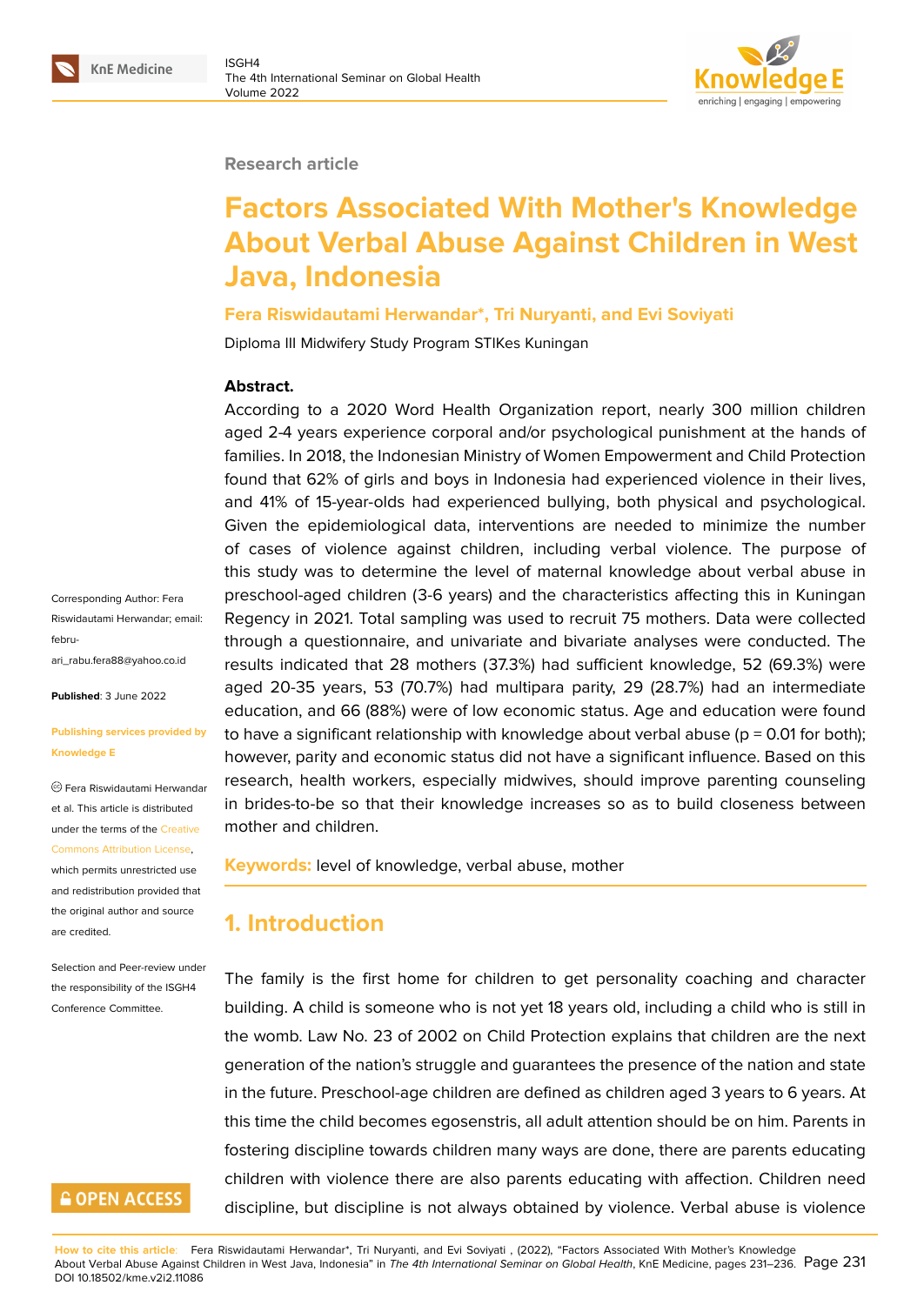in the form of yelling, resisting, insulting, humiliating, cursing and scaring children by using inappropriate words. Verbal abuse can occur when children ask for attention, cry, do not want to be silent and children rebel so as to make parents unconsciously verbal abuse the child [1]. According to psychologists in the US stated that the family environment is still a major contributing factor to violence against children [1].

Based on the results of research conducted by [2] with the title Parental Knowledge of Verbal Violence in P[r](#page-5-0)eschoolers in Aceh stated that the majority of parents have less knowledge about verbal violence as many as 18 respondents (51.4%)[,](#page-5-0) about the definition of verbal violence as many as 22 respo[nd](#page-5-1)ents (62.9%), about the impact of verbal violence as many as 19 respondents (54.3%), the majority of parents have less knowledge about forms of verbal violence. As many as 20 respondents (57.1%), about the causes of verbal violence as many as 18 respondents (51.4%), so it can be concluded that the lack of parental knowledge can be behind violence against children [2].

The Ministry of Women Empowerment and Child Protection (PPPA) 2018 found that as many as 62% of girls and boys experienced violence in their lives, as many as 41% of 15-year-olds in Indonesia experienced bullying both physical and psycholo[gic](#page-5-1)al. The Ministry of Women's Empowerment and Child Protection (PPPA) study concluded that 3 out of five girls and half of all boys experience emotional abuse. Indonesian children experience various forms of violence in environments where their lives are supposed to be safe and trustable. New data reveals that Indonesian children are exposed to both psychological aggression and corporal punishment at the hands of families [3].

The West Java Provincial Government new data from monitoring the Indonesian Child Protection Commission (KPAI) states that the occurrence of violence against children based on the environment, as much as 91% occurs in the family environme[nt.](#page-5-2) While in Kuningan Regency based on data report of the Integrated Service Center for Women and Children Empowerment (P2TP2A) Kemuning Kuningan Regency west Java in 2020 regarding the recapitulation of the number of cases of violence in children reported in Kuningan Regency there were 33 cases in children aged over 7 years and 1 case in preschool-age children. Each of these cases consists of physical violence as many as 3 cases, psychological violence as many as 2 cases, sexual violence there is 1 case at preschool age and as many as 17 cases at the age of over 7 years, neglect as many as 4 cases, and others as many as 7 cases [4].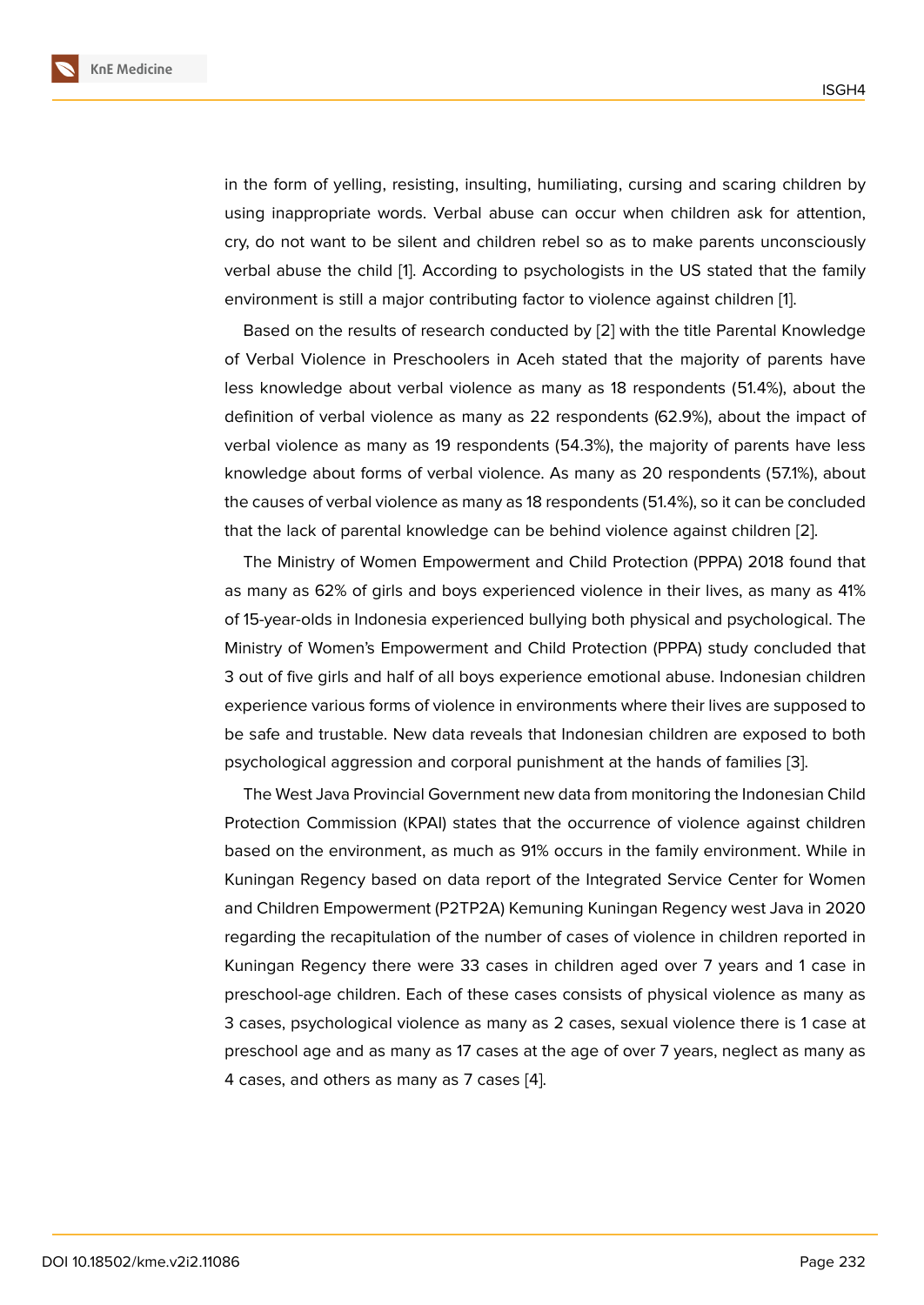

### **2. Methods**

The research method used in this study is analythic survey design. The research variable consists of free variables namely the characteristics of the mother's age, parity, education level and economic status, while the bound variable is the mother's knowledge of verbal abuse. The population in this study was all mothers who had children in school (3-6 years) in Cageur Village as many as 75 respondents. Sampling technique uses total sampling where the entire population automatically becomes a sample of 75 respondents. Data analysis uses univariate and bivariate analysis with questionnaire instruments**.**

### **3. Results**

| <b>Variable</b>                                                  | Frequency | Persentase (%) |  |  |
|------------------------------------------------------------------|-----------|----------------|--|--|
| Age $<$ 20 year 20 - 13 39 23<br>35 year $>$ 35 year             |           | 17.3 52.0 30,7 |  |  |
| <b>Parity</b> Primipara 21 53 1<br>Multipara Grande<br>Multipara |           | 28,0 70,7 1,3  |  |  |
| <b>Education</b> Basis 18 29 28<br>Intermediate Tall             |           | 24 38.7 37.3   |  |  |
| <b>Economic</b> Status 9 66<br>High income Low<br>income         |           | 12,0 88,0      |  |  |
| Knewledge Less 25 28 22<br>Enough Good                           |           | 33,3 37,3 29,3 |  |  |

Table 1: Frequency Distribution of Respondent Characteristic.

Table 2: Factors That Influence Knowledge About Verbal Abuse In Mothers Who Have Preschool-Age Children.

| <b>Variable</b>                                               | <b>Knowledge</b> |                         |             |                          |             |                       |       |
|---------------------------------------------------------------|------------------|-------------------------|-------------|--------------------------|-------------|-----------------------|-------|
|                                                               | Less             |                         | Enough      |                          | Good        |                       |       |
|                                                               | N                | %                       | N           | %                        | N           | %                     |       |
| Age < 20 year 20 - 13 6 11<br>35 year $>$ 35 year             |                  | 100 15.4 0 20 9<br>47,8 |             | O<br>39,1                | 51.3 0 13 3 | 0 33.3 13 0.01        |       |
| Primipara 4 201<br>Parity<br>Grande<br>Multipara<br>Multipara |                  | 19<br>100               | 37.7 7 21 0 | 33,3<br>39.6 0           | 10 12 0     | 47,6 22,6 0.138<br>O  |       |
| <b>Education</b><br>Intermediate Tall                         | Basis 13 6 6     | 72.2<br>20.7 21.4       | 4 15 9      | 22.2 51.7 1 8 13<br>32.1 |             | 5.6 27.6 0.01<br>46.4 |       |
| Economic<br>income Low income                                 | <b>High 3 22</b> | 33,3<br>33,3            | 3 2 5       | 33.3 37.9 3 19           |             | 33,3<br>28,8          | 0.951 |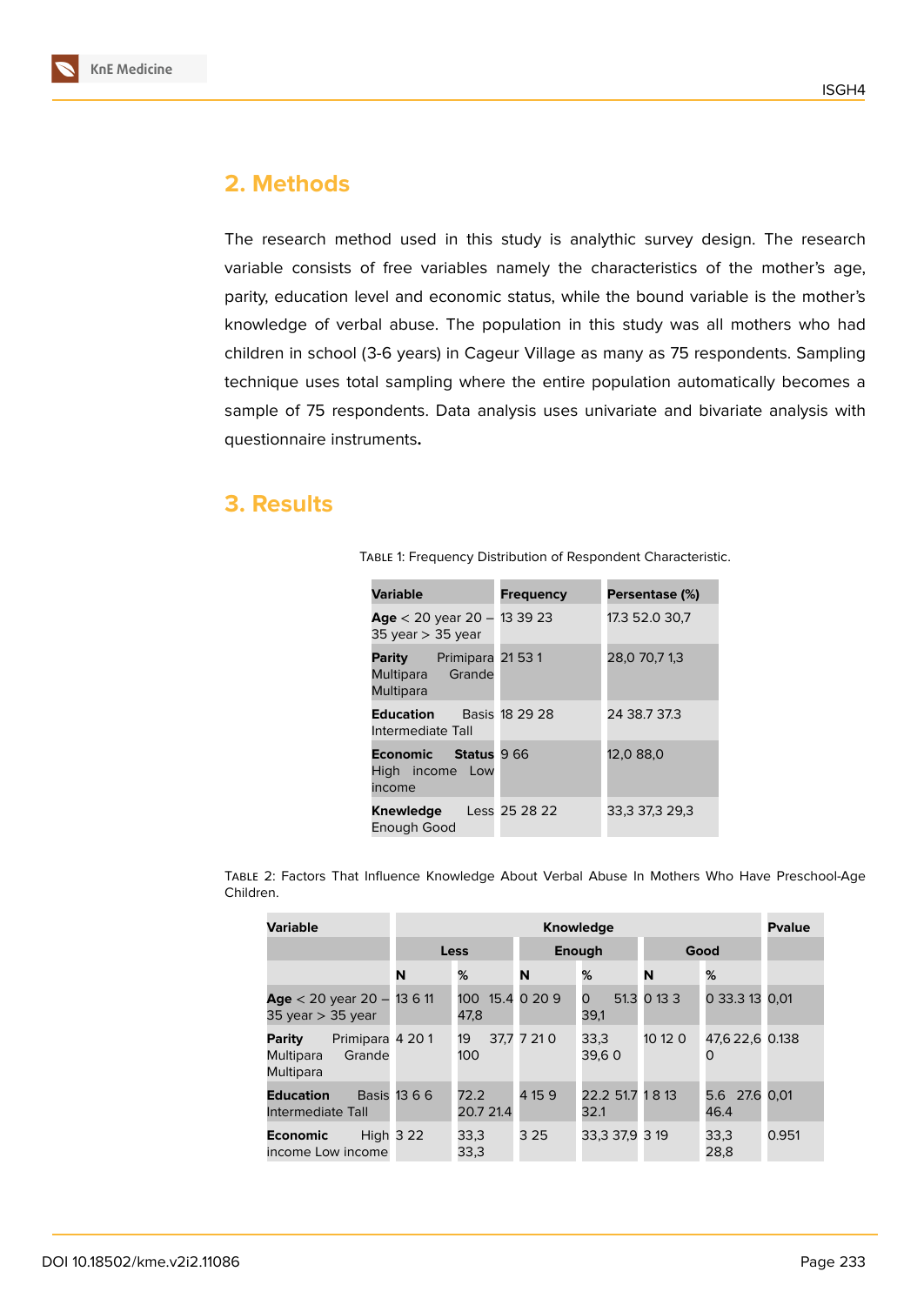### **4. Discussion**

#### **4.1. Age**

Based on the results of the study in table 1.1 showed that of the 75 mothers who had preschool children mostly mothers aged 20-35 years as many as 52 mothers (69.3%), while mothers with >35 years as many as 23 mothers (30.7%), and mothers with <20 years were not found. According age is able to influence a person's knowledge, as he gets older it will increase the knowledge obtained5. Researchers assume that the number of mothers aged 20-35 years indicates that the mother has a level of ability and maturity in thinking and parenting. And age variable have  $p$  value  $= 0.01$ , it's mean that have relationship with knowledge about verbal abuse [5].

### **4.2. Parity**

The results of the study in table 1.2 showed that mothers with multipara parity were more than primipara, while primipara parity was more than grandemultipara parity. It can be concluded that most of the mother's parity is in the multipara group, which is as many as 53 mothers or (70.7%). Researchers assume the sheer number of preschoolers with multipara parity indicates that the mother has an ideal child, with most of the children being just two. The number of mothers with multipara parity compared to grandemultipara, indicates that the mother knows and realizes that if you have more than four children will harm the health of the mother. Some factors that affect the number of children that mothers have are due to the adequacy of the mother's economy and the mother's ability to care for children.

### **4.3. Education**

Looking at the results of the study in table 1.3 showed that mothers with more secondary education levels compared to elementary education levels, there are more basic education levels than higher education levels. It can be concluded that most of the level of maternal education is in the secondary education group of 51 mothers or (68%) this is due to the fact that the mother's ability to achieve education only up to the level of secondary education, and there is no willingness to achieve education to a higher level and still narrow mother in thinking. And education variable have p value = 0,01, it's mean that have relationship with knowledge about verbal abuse.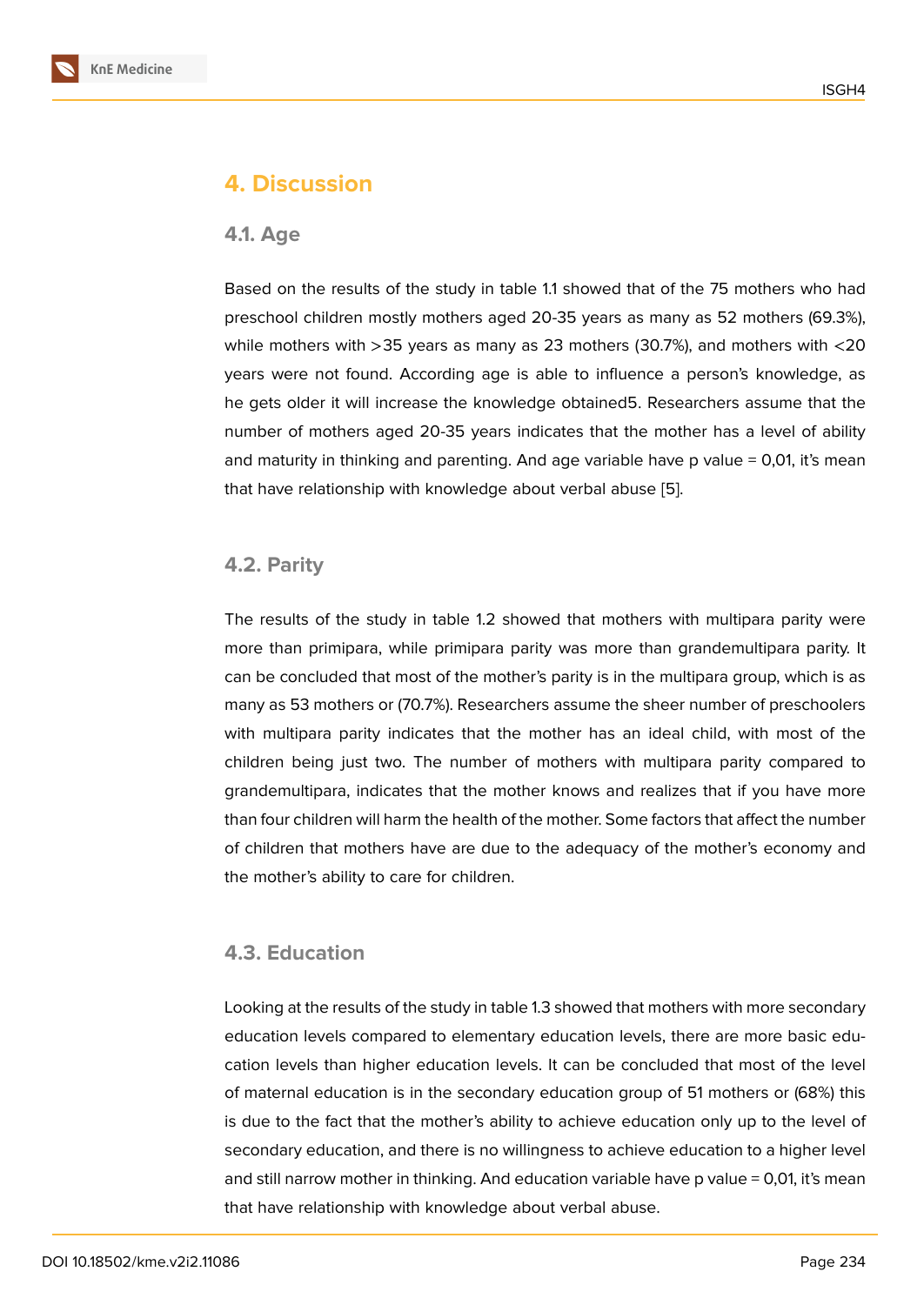

### **4.4. Economic Status**

Table shows that mothers have lower incomes than mothers with high-income incomes. It can be concluded that most mothers have lowincome economic status of 66 mothers or (88.0%). In fact, it is based on the work of fathers and mothers where livelihoods in Cageur Village as farmers, the majority of the community relies on their living needs from these jobs whose income does not reach the number of UMK.

### **4.5. Level of Knowledge**

The results of this study generally showed that the level of maternal knowledge about verbal abuse in preschoolers (3-6 years) based on characteristics in Cageur Village Darma District of Kuningan Regency in table 1.5 showed mothers who had preschoolers with a sufficient level of knowledge as many as 28 mothers (37.3%). A lot compared to mothers who have a good level of knowledge. It can be concluded that most of the knowledge of mothers is in the knowledge group of quite 28 mothers or (37.3%), respondents who have a level of knowledge is less, namely as many as 25 mothers (33.3%) and respondents who have a good level of knowledge, namely as many as 22 mothers (29.3%). Researchers assume that a mother may realize what she is doing is wrong, but a mother also sometimes does not fully know what to do to reprimand well or teach children, usually a mother does not really understand the needs of child development. For example, when the child has not been able to do the right thing, then the mother will scold his child and even berate him, it is based on the mother's lack of knowledge.

# **5. Conclusions**

Based on the results of research conducted on 75 respondents about the picture of maternal knowledge about verbal abuse in school children (3-6 years) based on characteristics in Cageur Village Darma District of Kuningan regency in 2021, the majority of mothers have low income economic status as many as 66 respondents (88.0%), the majority of mothers have a level of knowledge about verbal abuse in the category of enough, namely as many as 28 respondents (37.3%), An overview of the level of maternal knowledge about verbal abuse based on characteristics, namely mothers with intermediate education have enough knowledge as many as 15 respondents (48.3%).